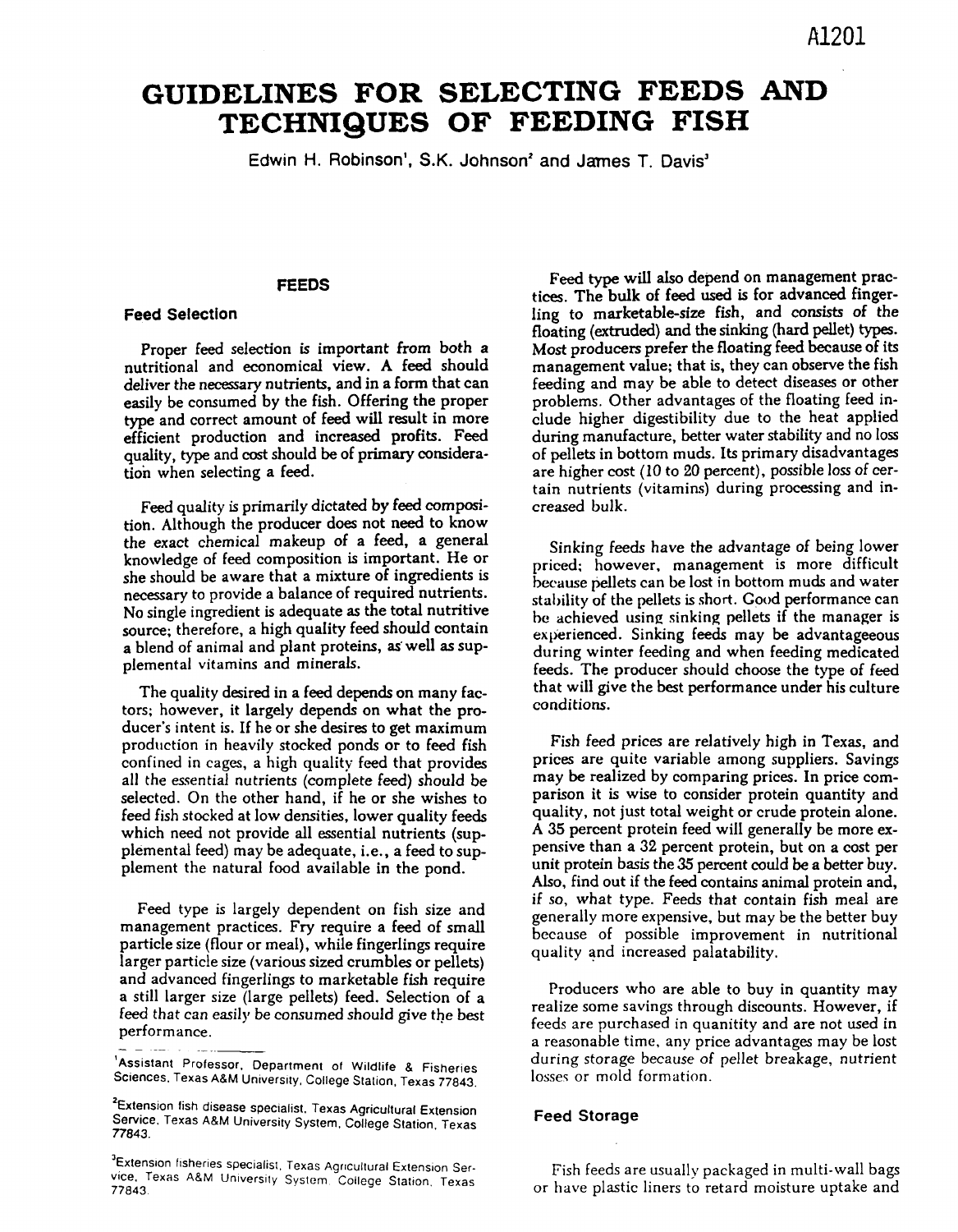help protect flavor, aroma and color. Nevertheless, both bagged and bulk feeds should be stored in a cool, dry area, since climate is the most important factor determining the effectiveness of a storage area for feed. Low relative humidity is important because moisture enhances mold growth and attracts detrimental insects. High temperature may cause rancidity of oils and deterioration of vitamins in the feed. Rancid oil can be toxic, may destroy some nutrients and can cause flavor problems in the feed. Care should be taken to provide air circulation space and rodent control in the storage area. Storage time will vary depending upon environmental conditions; however, as a rule of thumb, 80 to 90 days is normally the maximum safe storage time for a fish feed. If feed is to be fed that has been stored for a considerable time, examine it for mold and staleness before feeding. Moldy feeds tend to become lumpy and discolored (bluish green) and are relatively easily recognized. Feeding a moldy feed is not recommended.

#### **TECHNIQUES FOR FEEDING**

#### **Fry Feeding**

Channel catfish fry are cultured inside in containers and in outside ponds. Culture in in-door troughs and tanks is usually of short duration; 1 to 10 days, and is used primarily to protect the fish in the fry stage. Nutritionally complete feeds or incomplete feeds with a nutritional supplement are generally required to insure good growth and survival.

The time of the initial feeding and the frequency of the subsequent feedings is important to survival. As the yolk sac is absorbed, fry turn black and come to the water surface. They swim along the surface, especially along tank and trough sides, giving the appearance of "seeking" food. Although most of these fish will not eat the food at this time, they should, nevertheless, be offered food. This is accomplished by sprinkling the suitably-sized particles of dry food on the surface, or by placing natural foods such as finely ground organ meats, egg yolk or others in the vicinity of these fish. Frequent feeding is desired, and 8 to 10 feedings over a 24-hour period are not excessive. Frequent feeding will result in some waste of feed, and this excess must be removed from the tanks and troughs.

Fry stocked into earthen ponds as yolk sac fry, or as feeding fry, must also be fed. The mechanics of pond culture encourage the use of dry commercial feed formulations. Supplemental natural food is generally present since most producers employ fertilization techniques which encourage the production of natural fish food organisms. The feed is offered in the vicinity of the fry. The location of the fry can often be controlled by the use of tubs, boards and other "shelter'" structures, since the fry desire to "hide''near the shelter. If the fry are scattered, it is best to scatter the feed along the entire shoreline. It is important to increase the particle size as the fish grow in

size. No exact feed allowance can be suggested, but the amount is generally limited to 30 to 40 pounds/acre/day unless adequate water is available for exchange.

## **Fingerlings**

Techniques for feeding fingerling fish in intensive culture are similar in many aspects to the feeding of fry. Best results are obtained by offering the particle size of dry commercial formulation suitable for the size of fish present. The feed should be spread all around the pond (if feasible) and the feed allowance should not exceed 40 pounds/acre/day unless adequate water exchange is available to dilute the waste metabolites. Fingerlings in intensive culture often overcrowd the facility and stop growing. Limited feeding will help retain the fish in good health and in good condition for short periods of time. However, it is generally better to increase the feed allowance (and the water exchange) or decrease the standing crop of fish.

## **Advanced Fingerlings to Marketable-Size Fish**

Feeds for advanced fingerlings to marketable-size fish consist of either floating or sinking pellets. Floating feeds are preferred by the majority of catfish producers because they allow the producer to observe the fish for growth and state of health. In order to reduce the higher cost of the floating feed, some producers employ a mixture of 15 percent floating feed and 85 percent sinking feed.

Feeds should be offered in the morning only after the dissolved oxygen levels have started to increase and no later than the middle of the afternoon, to allow digestion to occur during periods of high dissolved oxygen. Fish of all sizes do not consume and assimilate feed efficiently when the oxygen levels are low.

Feed should be scattered widely over the water surface. If sinking pellets are being fed and part of the pond bottom is extremely soft, the producer must choose those feeding sites that have firm bottoms. This problem is eliminated when floating feeds are used.

Feeding rates depend on standing crops, water quality and water temperature. In the multiple stocking-multiple harvest program being employed by many producers, the number of fish and the standing crop weight per acre are high. The farmer must, then, be careful to add *only as much feed as can be metabolized by the biological system.* This can exceed 150 pounds per acre for many farms. In the single stocking-single harvest program being practiced by